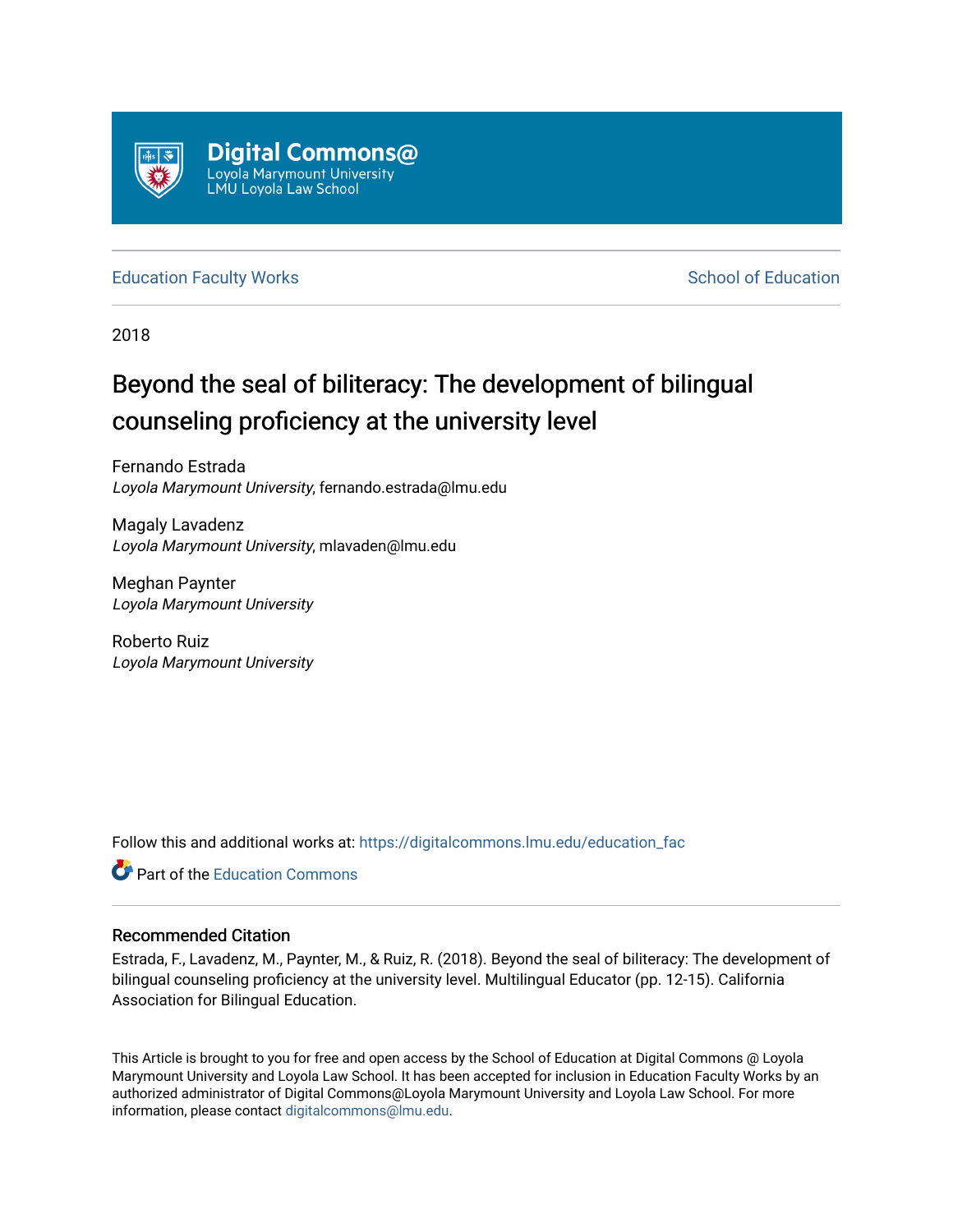

# **Beyond the Seal of Biliteracy: The Development of a Bilingual Counseling Proficiency at the University Level**



by Fernando Estrada, Ph.D., Magaly Lavadenz, Ph.D., Meghan Paynter, M.A., and Roberto Ruiz, M.A. *Loyola Marymount University*

#### **Introduction and Background**

The passage of California Assembly Bill 815 (Brownley, Chapter 618, Statutes of 2011) established in 2012 the State Seal of Biliteracy—an official marker on graduating seniors' high school diplomas, as evidence of high school graduates' attainment of a high level of proficiency in speaking, reading, and writing one or more languages, in addition to English. Since its inception, more than 100,000 high schoolers have earned the Seal of Biliteracy, which appears as a distinct addition in an academic transcript as a statement of accomplishment for future employers and college admissions. For counselors-in-training, however, initiatives that reward and promote bilingualism are highly uncommon (McAffrey & Moody, 2015). This is problematic because counselors work directly

with linguistically diverse school-aged individuals and their families in settings like mental health clinics and community-based agencies, in addition to primary and secondary schools. During college, counselors-in-training acquire the skills necessary to facilitate social and personal development across the age spectrum that research shows can foster academic achievement, professional success, and overall life satisfaction (Ivers, Ivers, & Duffy, 2013; Schmidt, 2014; Sue & Sue, 2016). Thusly, promoting the development of bilingualism among postsecondary students, like counseling trainees, can support the objectives of teachers,

Californians Together is a statewide advocacy coalition of powerful organizations from all segments of the education community including teachers, administrators, board members, parents and civil rights non-profit groups. Our member organizations come together around the goal of better educating 1.3 million English Learners by improving California's schools and promoting equitable educational policy.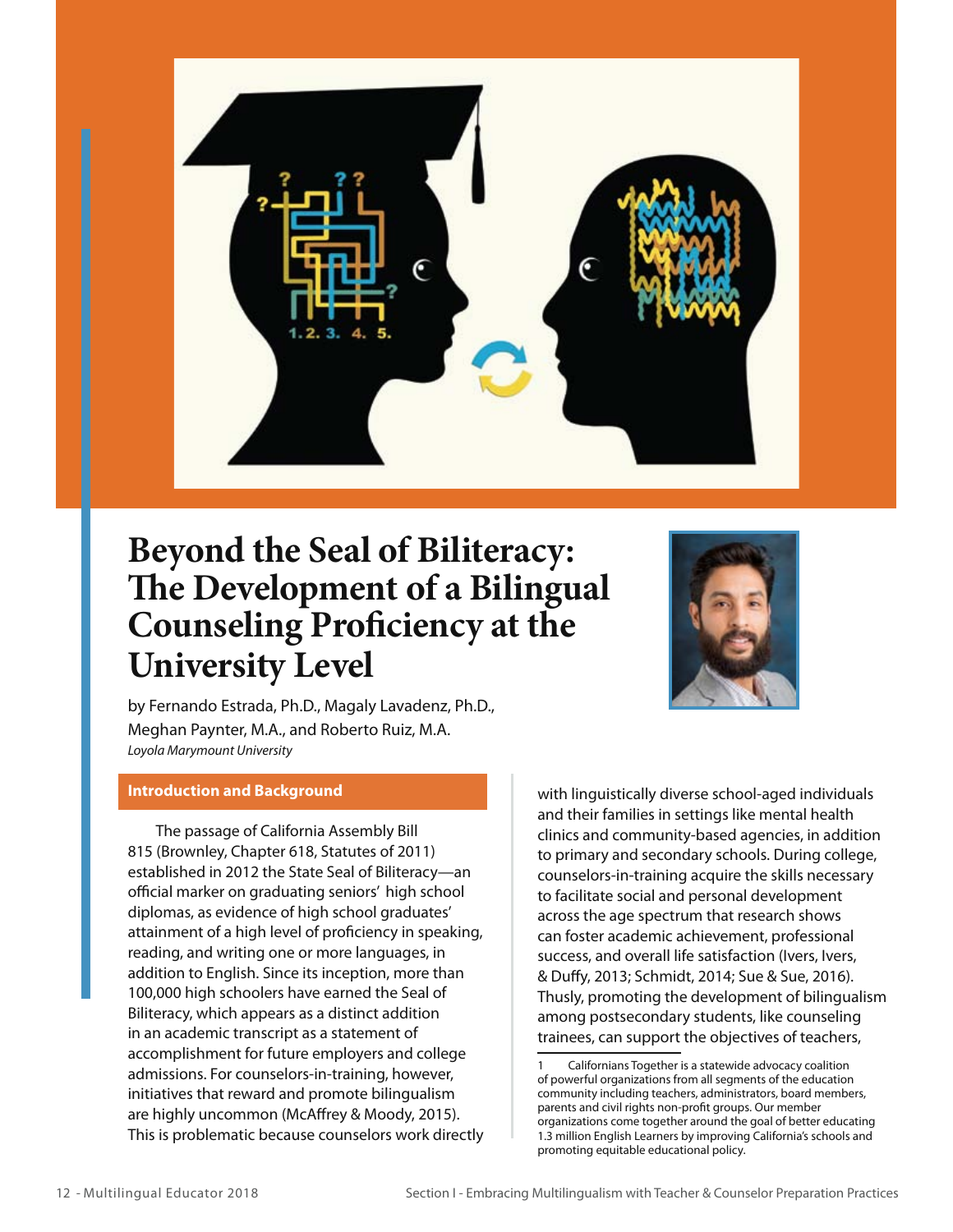administrators, and other personnel who use collaborative-centered and integrated models of education (e.g., Gay, 2010). A group of community college and university faculty, convened by Californians Together<sup>1</sup> in 2016, discussed the issue of postsecondary bilingual education and, specifically, a set of recommendations and descriptions for implementation of a Post Secondary Badge of Biliteracy (PSBB). The group decided to create pilot projects, the first of which focuses on university graduate-level students and is described herein.

#### **Bilingual Education in Counseling**

Trends in U.S. linguistic diversity (Shin & Kominski, 2010) point to an increasing need for competent bilingual counselors in schools and community agencies. In response, the Counseling Program in the School of Education at Loyola Marymount University (LMU) initiated a project inspired by the PSBB with the aim of recognizing and stimulating bilingualism among graduate students. The pilot project, which is a collaboration with LMU's Center for Equity for English Learners (CEEL), has the goal of instituting small and meaningful programmatic changes in counselor education that (1) reward and stimulate bilingualism among trainees, and (2) promote interdisciplinary collaboration and cross-pollination of ideas.

Consider that for a high school counselor to be able to properly work with a Spanishdominant student, that professional must possess competencies in both counseling and Spanish language. Bilingual counseling, however, is insufficiently articulated in current standards of professional mental health practice (McAffrey & Moody, 2015), which makes establishing bilingual education in the discipline challenging. School psychologists recently mapped their professional standards onto bilingual proficiency markers (Olvera, 2015), but the vast majority of counseling programs continue to only minimally address the role of language and bilingual clients, or lack instructors who can teach or supervise in this area (Santiago-Rivera & Altarriba, 2002).

Despite an absence of state-sponsored programs and pathways in bilingual education and

certification for counselors, student trainees out on fieldwork and internship are still asked to conduct services in non-English languages, usually on-thespot and with little preparation or supervision (Verdinelli & Biever, 2009). Bilingual counselors draw upon their existing skills in language switching and biculturalism when conducting their work in other languages (Peters, Sawyer, Guzman, & Graziani, 2014), and studies have found that compared to monolingual English-speaking counselors, bilingual counselors tend to be perceived by bilingual clients as more attuned, credible, and competent (Costa & Dewaele, 2014). Such mounting evidence points to the need for more shorter-term initiatives in bilingual education in counseling that are strengthsbased and that recognize skills that students possess.

As a stepping stone towards ultimately providing bilingual training certification in counseling, LMU's Counseling Program has decided to offer a PSBB in counseling. To receive the badge, a student must first demonstrate sufficient proficiency or competency in delivering counseling services in a foreign language. Badges of professional competence are awarded in higher education in a variety of fields in the U.S. and internationally, and have become coveted credentials in the marketplace, especially in social services. Badges can assist students in gaining employment and also stimulate their interest to pursue additional learning (Raths, 2013).

#### **Operationalizing and Assessing Bilingual Proficiency**

Bilingual counseling proficiency has to reflect standards of competency in professional counseling, in addition to standards set by the American Council on the Teaching of Foreign Languages (ACTFL). Current ACTFL proficiency descriptions, in fact, can be combined with mental health competencies to generate useful descriptors that can be further nested within a rubric to assess bilingual counseling proficiency (McAffrey & Moody, 2015). Rubrics are ideal tools to evaluate and identify an observable degree of proficiency in an area like bilingual counseling, particularly in applied courses, such as practicum or fieldwork.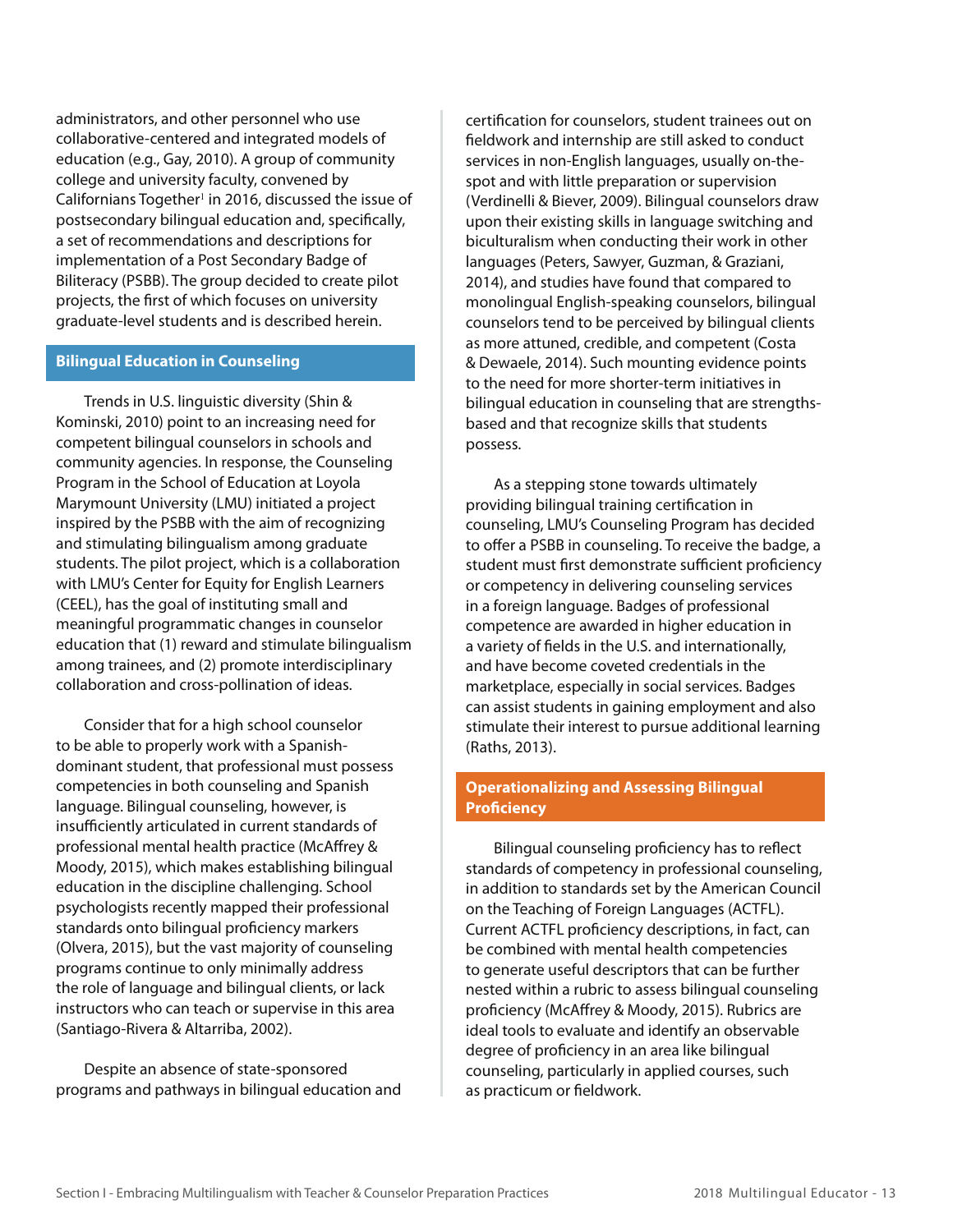#### **Defining Bilingual Proficiency in Fieldwork Course Study**

A participatory-based course like fieldwork is suitable because it (a) requires the student to submit assignments in written and audio form that demonstrate knowledge integration and application, and thereby (b) adheres to the ACTFL standard of evaluating language in real-world, spontaneous, and non-rehearsed interactions. Granting a proficiency badge in fieldwork also helps with overall feasibility at this early phase in bilingual counseling program development.

First, new proficiency rubrics had to be created and piloted in order to gather preliminary data. Consequently, it was decided during this cycle to use the term certificate instead of badge, as in: Certificate of Bilingual Counseling in Fieldwork (CBC-F). Three proficiency rubrics were created for the pilot to be used with audio-video material to determine whether a student conducting counseling in Spanish with a client during fieldwork met minimum standards, defined as at least 'intermediate' proficiency for every evaluative component. An example is provided in Table 1 below for the Counseling Fieldwork Competency # 2: Demonstrates the ability to apply professional ethical and legal mandates to the practice of counseling.

#### **Implementation and Results of Pilot Certificate of Bilingual Counseling in Fieldwork**

Five female trainees, all of them Latina and working in Spanish with actual clients at their site of fieldwork, volunteered to participate in the pilot. Three were pursuing a degree in School Counseling-Pupil Personnel Services (48 units) and the other two a degree in Counseling-Licensed Professional Clinical Counselor (60 units). All participants attended an orientation session at the start of the spring 2017 semester. Two bilingual (Spanish-English) mental health specialists (Ph.D. level) served as evaluators. Inspection of the results, using stacked bar graphs, showed that all five students met minimum proficiency standards across all areas of competency. Also required of participants was a 1-hour individual

clinical supervision session in Spanish with one of the two evaluators, during which rubric ratings and overall feedback were shared with the student. The director of the Counseling Program presented a certificate to the participants at graduation, and each received a survey comprised of a few open-ended questions asking them about their experience in the pilot program. Participants stated:

"I have a responsibility to be a culturally competent therapist… I am one step closer to providing the same quality of therapy to both my English- and Spanish-speaking clients."

"I feel motivated to learn more Spanish so that I can use it and not feel so nervous."

"This certificate advances my professional goals by providing me with the confidence to apply for bilingual therapist positions."

"I don't need to be given something for helping my community, but at the same time the recognition will hopefully help me get a job to help them even more!"

#### **Future Planning for Success in Postsecondary Bilingual Education**

More bilingual counselors are needed in the workforce and based on preliminary data, the LMU Counseling Program is making small, but important, incremental steps towards filling that gap. Implementation of the Certificate in Bilingual Counseling in Fieldwork will resume after several rubrics are revised and additional resources are gathered, including a more comprehensive vocabulary of mental health-related terms. Additional student training is also planned, with a curriculum that addresses issues of vulnerable student populations, like Long-Term English Learners (LTELs) and their families.

Partnerships, like the one between LMU's Center for Equity for English Learners (CEEL) and the Counseling Program, serve as a working alliance, offering ongoing expertise and collaboration in several areas, including the creation of additional bilingual proficiency descriptors that can be used to assess skills across various stages of counselor development. Because bilingualism is not a substantial part of existing standards of practice